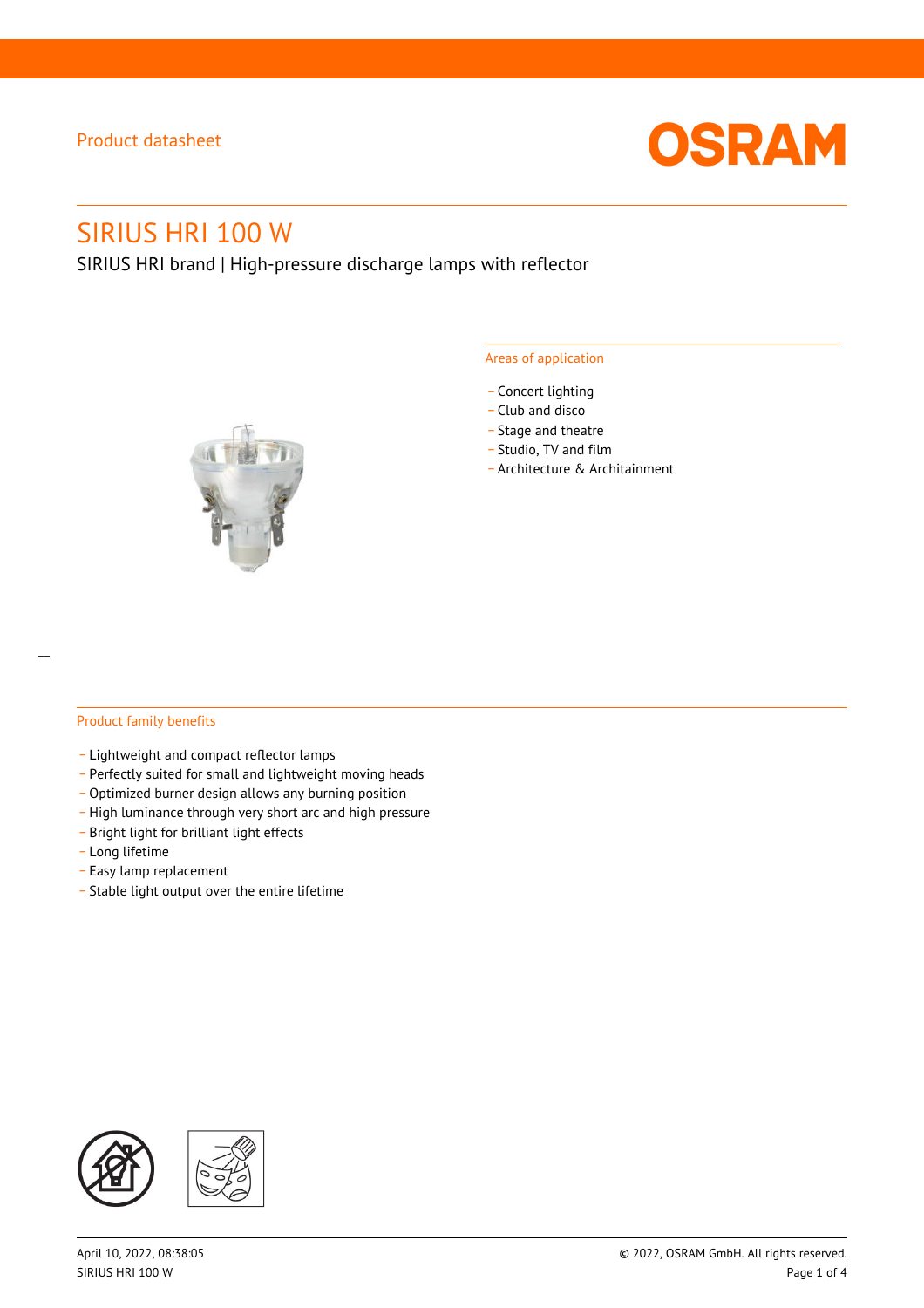#### Technical data

#### **Electrical data**

| Nominal wattage        | 100.00 W  |
|------------------------|-----------|
| <b>Nominal current</b> | 1.8A      |
| Ignition voltage       | $2.5$ kVp |
| Nominal voltage        | 62.0 V    |

#### **Photometrical data**

| <b>Nominal luminous flux</b> | 3680 lm |
|------------------------------|---------|
| Color temperature            | 9000 K  |
| Color rendering index Ra     | 60      |
| Maximum color temperature    | 9300 K  |

# **Light technical data**

| <b>Focal length</b>      | 30.0 mm    |
|--------------------------|------------|
| Aperture window, maximum | $5x3.8$ mm |

### **Dimensions & weight**



| <b>Diameter</b> | 45.0 mm          |
|-----------------|------------------|
| Length          | 53.0 mm          |
| Arc length      | $1.0 \text{ mm}$ |

#### **Lifespan**

| Lifespan |
|----------|
|----------|

**Lifespan** 6000 h

# **Capabilities**

| <b>Burning position</b> | Any    |
|-------------------------|--------|
| Cooling                 | Forced |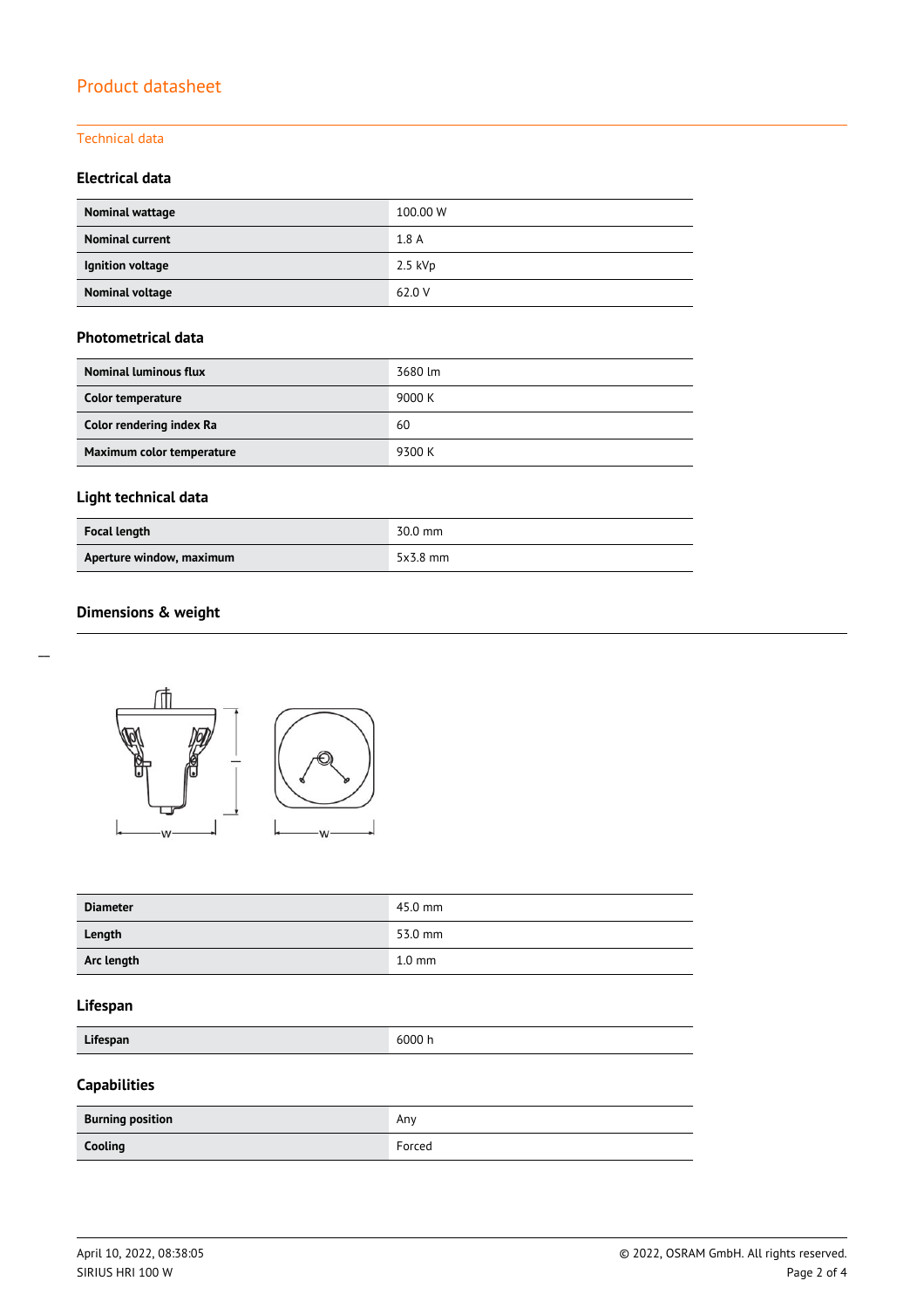### **Certificates & standards**

| EEI – Energy Label |  |
|--------------------|--|

#### **Environmental information**

 $\overline{a}$ 

| Information according Art. 33 of EU Regulation (EC) 1907/2006 (REACh) |                               |  |
|-----------------------------------------------------------------------|-------------------------------|--|
| Date of Declaration                                                   | 07-04-2022                    |  |
| <b>Primary Article Identifier</b>                                     | 4052899321656   4052899329119 |  |
| Declaration No. in SCIP database                                      | In work                       |  |